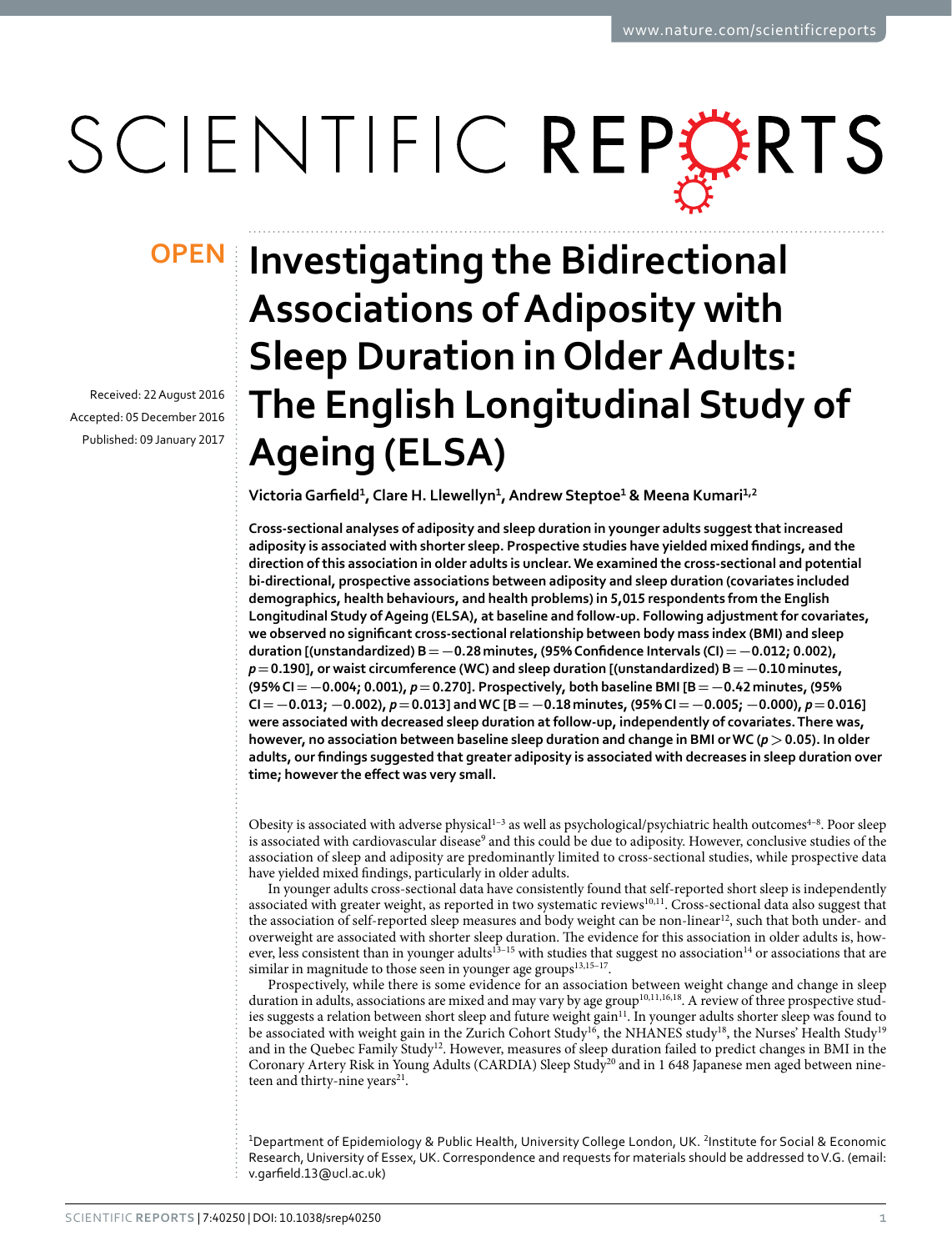Research also suggests that, in addition to an association of short sleep and increased BMI, long sleep duration, defined as 9 to 10 hours may also increase the risk of weight gain in adults<sup>12</sup>. Evidence has also emerged in favour of a longitudinal association between long sleep and weight loss<sup>16</sup>. Few studies have examined the longitudinal relationship of sleep duration and BMI in older adults and have also yielded ambiguous results. The Whitehall II study found no evidence of an association between shorter sleep duration and changes in BMI or obesity incidence over 4 years, in a sample with a mean age of fifty-six<sup>22</sup>. However, prospective analysis of 3 576 Spanish older adults suggests that a sleep duration of less than or equal to 5hours, as well as a sleep duration of 8 or 9 hours is associated with obesity; and with weight gain over a period of two years, but only in females<sup>13</sup>.

As far as we can determine, no studies have to date, tested the prospective, bidirectional relation between BMI and sleep duration in a single study, particularly in an ageing community sample. This is important, as it has been suggested that this association could be bidirectional in nature<sup>23</sup>, such that greater BMI may precede shorter sleep duration<sup>12[,15](#page-6-8)[,20](#page-6-12)</sup> or shorter sleep duration may precede weight gain<sup>[12,](#page-6-5)[15,](#page-6-8)20</sup>. It is essential to ascertain the direction of this association to allow health professionals to better understand where to target interventions in older age groups, when disease and frailty are most likely to occur.

However, the use of BMI as an adiposity indicator in older adults may not be optimal, due to its reduced ability to predict body fat in this population, due to decreasing muscle mass with age (e.g. sarcopenia)<sup>24,25</sup>. Few studies have investigated the association of alternative adiposity measures with sleep duration, such as waist circum-ference (WC), with evidence emerging in favour of a cross-sectional<sup>[26,](#page-6-18)27</sup>, but not a prospective relation<sup>[22](#page-6-14),[28](#page-6-20)</sup>. No studies have yet examined the association between WC and potential change in sleep duration over time, nor have they incorporated bidirectional analyses.

Due to these shortcomings in the current literature, we sought to investigate the bidirectional association between BMI and sleep duration, as well as WC and sleep duration, in a large, nationally representative, ageing sample, which is rich in covariates and prospective data. Here we present findings from cross-sectional and bidirectional prospective associations between BMI and sleep duration, and waist circumference and sleep duration, in the English Longitudinal Study of Ageing (ELSA), with the inclusion of a wide range of covariates, which may affect this relationship. Our aims were twofold: i) to examine the cross-sectional relationships of BMI and waist circumference with sleep duration in older adults and ii) to ascertain the nature of the direction of this association, using longitudinal data to examine the association from baseline BMI and WC, to change in sleep duration over a 4-year period, and baseline sleep duration to change in BMI and WC, from baseline to follow-up.

### **Methods**

**Sample.** *English Longitudinal Study of Ageing (ELSA)*. Data are used from the English Longitudinal Study of Ageing (ELSA), which is an on-going national panel study of health and ageing initiated in 2002–3 (wave 1). Data have been collected from respondents at waves 2 (2004–5), 3 (2006–7), 4 (2008–9), 5 (2010–11) and 6 (2012–13), and comprise a nationally representative sample of English household residents aged fifty and over. Further details of ELSA can be found elsewhere<sup>29</sup>. ELSA was granted ethical approval by the London Multicentre Research Ethics Committee (MREC 01/2/91) and all participants provide informed consent at each wave. All methods were carried out in accordance with approved guidelines and regulations.

Of the 11,050 ELSA respondents at wave 4, 8,210 were interviewed and clinical measurements made by a nurse; whilst at wave 6 there were 10,601 interviews and 7,731 nurse visits. We analysed data from 5,015 respondents from waves 4 and 6 of ELSA; inclusion of respondents was based on whether they had complete data for measures of adiposity, sleep duration and all covariates at both waves of data collection.

**Measures.** *Body Mass Index*. Participants were visited in their home by a nurse who measured both height and weight at waves 4 and 6. Standing height was measured using a Leicester portable stadiometer standardized with head in the Frankfort plane. A single weight measurement was recorded to the nearest 0.1 kg, using Tanita THD 305 scales. BMI was subsequently derived using the standard formula: weight divided by height squared  $(kg/m<sup>2</sup>)$ .

*Waist circumference.* During the nurse visit, two measurements of waist circumference were taken at the midpoint between the lower rib and the iliac crest using measuring tape. A mean of the two measurements was then used, unless they differed by more than 3 cm, in which case a third measurement was taken and then an average of the closest two measurements was used.

*Sleep duration and change in sleep duration.* A question on sleep duration was included in ELSA for the first time at wave 4 and repeated at wave 6. Respondents were asked 'How many hours of sleep do you have on an average week night?' Change in sleep duration from baseline to follow-up was calculated by subtracting sleep duration at wave 6 from sleep duration at wave 4.

*Covariates.* Demographic, socio-economic and health behaviour measures collected at wave 4 were used as covariates in the analyses. Age was recorded as a continuous number until 90 years, with ages above 90 collapsed to the value of 91. Socio-economic position was determined by quintiles of non-pension wealth, which is regarded as the most salient measure of standard of living in older age groups<sup>[30](#page-6-22)</sup>. Frequency of alcohol consumption within the last 12 months [categorised to less than daily; daily (5–7 times per week)]; smoking status (never; ex-smoker; current smoker); long-standing illness (respondents were asked: 'do you have any long-standing illness, disability or infirmity? by long-standing I mean anything that has troubled over a period of time, or that is likely to affect over a period of time', to which they could answer 'No' or 'Yes'); physical activity levels (Sedentary; Low; Moderate; High), and depressive symptoms (measured with the Centre for Epidemiologic Studies – Depression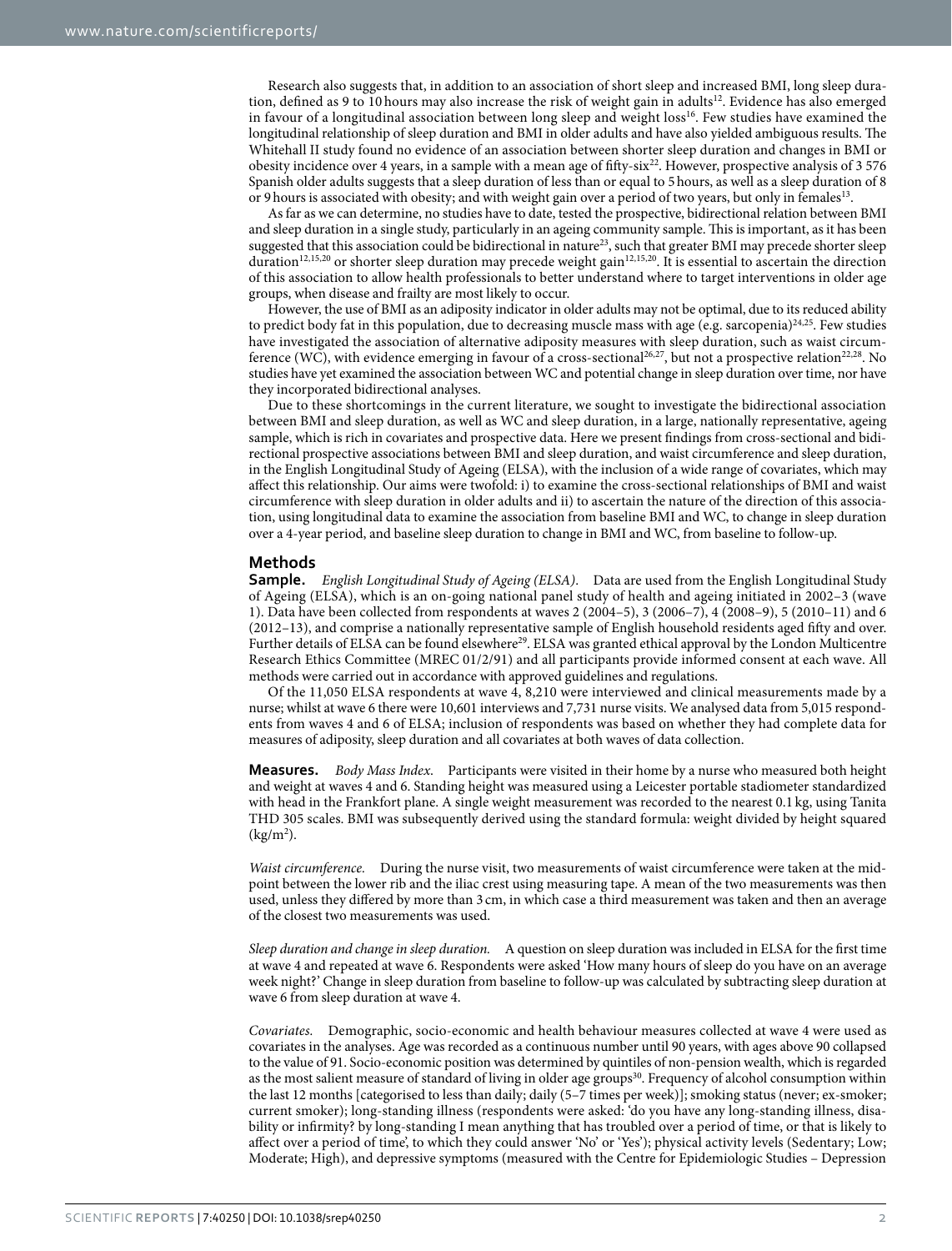<span id="page-2-0"></span>

|                                      | $<$ 5 hrs     | $6 - 7$ hrs   | $8-9$ hrs     | $>9$ hrs      | <b>Total</b>  |                  |
|--------------------------------------|---------------|---------------|---------------|---------------|---------------|------------------|
|                                      | $n = 632$     | $n = 2,661$   | $n = 1,661$   | $n = 61$      | $N = 5,015$   | $\boldsymbol{P}$ |
| Age (years)**                        | 65.25 (8.56)  | 64.29 (8.43)  | 65.15 (8.03)  | 68.51 (8.86)  |               | < 0.001          |
| $Sex**$                              |               |               |               |               |               | < 0.001          |
| Male                                 | 219 (34.65)   | 1,243 (46.71) | 755 (45.45)   | 21 (35.43)    | 2,238 (44.63) |                  |
| Female                               | 413 (65.35)   | 1,418 (53.29) | 906 (54.55)   | 40 (65.57)    | 2,777 (55.37) |                  |
| Ethnicity                            |               |               |               |               |               | >0.05            |
| White                                | 616 (97.47)   | 2,615 (98.27) | 1,635 (98.43) | 60 (98.36)    | 4,926 (98.23) |                  |
| Non-white                            | 16(2.53)      | 46(1.73)      | 26(1.57)      | 1(1.64)       | 89 (1.77)     |                  |
| BMI $(kg/m^2)^{**}$                  | 28.75 (28.75) | 28.10 (28.10) | 27.99 (4.78)  | 28.09 (5.76)  | 5,015         | < 0.05           |
| Waist circumference (cm)             | 97.02 (14.04) | 96.5 (13.15)  | 96.13 (12.94) | 97.15 (14.60) |               | >0.05            |
| Smoking status*                      |               |               |               |               |               | < 0.05           |
| Never smoked                         | 244 (38.61)   | 1,160 (43.59) | 739 (44.49)   | 26 (42.62)    | 2,169 (43.25) |                  |
| Ex-smoker                            | 290 (45.89)   | 1,198 (45.02) | 751 (45.21)   | 23 (37.70)    | 2,262 (45.10) |                  |
| Current smoker                       | 98 (15.51)    | 303 (11.39)   | 171 (10.30)   | 12 (19.67)    | 584 (11.65)   |                  |
| Frequency of alcohol<br>consumption* |               |               |               |               |               | < 0.05           |
| Less than daily                      | 517 (81.80)   | 2,042 (76.74) | 1,257 (75.68) | 47 (77.05)    | 3,863 (77.03) |                  |
| Daily (5-7 days per week)            | 115 (18.20)   | 619 (23.26)   | 404 (24.32)   | 14 (22.95)    | 1,152 (22.97) |                  |
| Wealth quintile**                    |               |               |               |               |               | < 0.001          |
| Lowest                               | 154 (24.37)   | 313 (11.76)   | 166 (9.99)    | 13 (21.31)    | 646 (12.88)   |                  |
| Others                               | 478 (75.63)   | 2,348 (88.24) | 1518 (90.01)  | 48 (78.69)    | 4,369 (87.12) |                  |
| Long-standing illness**              |               |               |               |               |               | < 0.001          |
| N <sub>o</sub>                       | 246 (38.92)   | 1,323 (49.72) | 842 (50.69)   | 20 (32.79)    | 2,431 (48.47) |                  |
| Yes                                  | 386 (61.08)   | 1,338 (50.28) | 819 (49.31)   | 41 (67.21)    | 2,584 (51.53) |                  |
| CES-D depressive symptoms**          |               |               |               |               |               | < 0.001          |
| No                                   | 293 (46.36)   | 1,859 (69.86) | 1,221 (73.51) | 32 (52.46)    | 3,405 (67.90) |                  |
| Yes (score $>=$ 3)                   | 339 (53.64)   | 802 (30.14)   | 440 (26.49)   | 29 (47.54)    | 1,610(32.10)  |                  |
| Physical activity levels**           |               |               |               |               |               | < 0.05           |
| Sedentary                            | 36 (5.70)     | 64(2.41)      | 36(2.17)      | 4(6.56)       | 140 (2.79)    |                  |
| Low                                  | 185 (29.27)   | 497 (18.68)   | 285 (17.16)   | 22 (36.07)    | 989 (19.72)   |                  |
| Moderate                             | 291 (46.04)   | 1,440(54.11)  | 956 (57.56)   | 22(36/07)     | 2,709 (54.02) |                  |
| High                                 | 120 (18.99)   | 660 (24.80)   | 384 (23.12)   | 13 (21.31)    | 1,177 (23.47) |                  |

**Table 1. Sample characteristics at baseline by sleep duration category (N=5,015).** BMI=Body Mass Index;  $WC = wait circumference, Means (SDs) or n (%)$ .

Scale – CESD – 8 item scale) were also assessed by questionnaire. CES-D responses were summed (with the exception of the item: "whether respondent felt their sleep was restless in the past week") to obtain a total score, which was then dichotomized using a cut-off of  $> = 3^{31}$ . A dichotomous season variable was created using the date which respondents completed their interview, which resulted in a categorisation of  $0 =$  "BST" (British Summer Time) and 1="GMT" (Greenwich Mean Time). However, no association was observed between season at baseline and sleep duration at wave 4 [ $\beta = 0.022$ , (95% CI = -0.047; 0.091), *P* = 0.533] or wave 6 [ $\beta = 0.009$ , (95% CI =  $-0.079$ ; 0.061), *P* = 0.800] when adjusting for age and sex, and was therefore not included in subsequent analyses.

**Statistical analyses.** All analyses were performed in STATA, version 13. Pearson's correlations were used to examine the relationship between sleep duration at baseline (wave 4) and follow-up (wave 6). For examination of baseline sample characteristics sleep categories of ≤5 hours, 6–7 hours, 7–8 hours and >9 hours ([Table 1](#page-2-0).) were created. Analysis of variance was used to compare means for age, BMI and WC, whilst chi-squared tests were used to examine differences in categorical demographic variables (smoking status, alcohol consumption, long-standing illness, wealth, sex, ethnicity and depressive symptoms) across the 4 sleep duration groups.

Initially, quadratic regression modelling was used to investigate potential non-linear associations in cross-sectional and prospective, bidirectional relationships between adiposity measures (BMI and WC) and sleep duration. Multicollinearity was tested in all regression models using the variance inflation factor (VIF) to examine the extent to which predictors were correlated. A VIF of 1 indicates no correlation, whilst values >10 are generally cause for concern<sup>32</sup>.

For cross-sectional analyses, 4 regression models were performed to examine the association between BMI and sleep duration, with the same models run to investigate the relation between WC and sleep duration. Model 1 was minimally-adjusted (age, sex, wealth, ethnicity), whilst models 2 and 3 were adjusted for health behaviours (minimally-adjusted+alcohol consumption, smoking status, physical activity levels) and health problems (minimally-adjusted+depressive symptoms, long-standing illness), respectively and model 4 was fully-adjusted for all covariates (minimally-adjusted  $+$  health behaviours  $+$  health problems).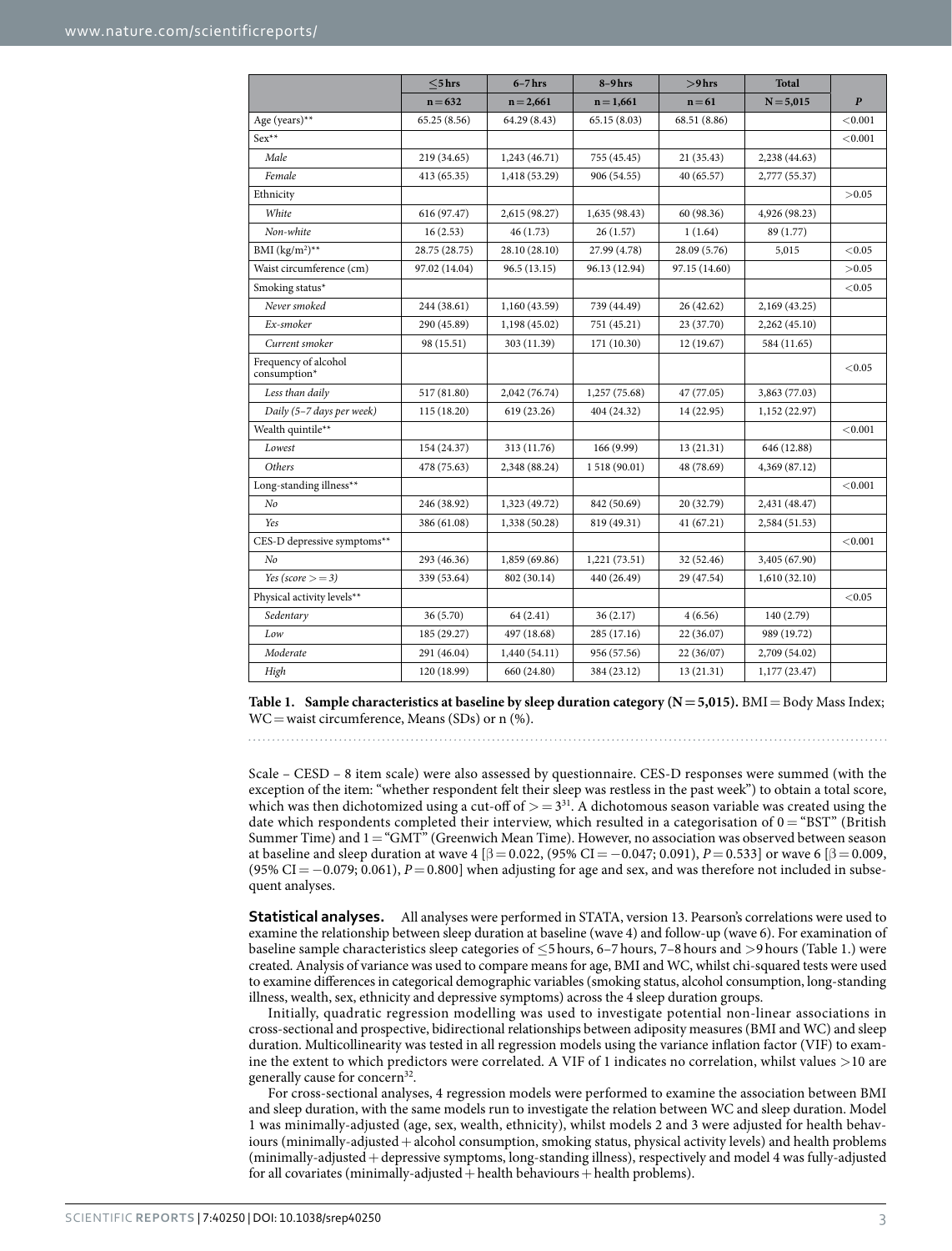<span id="page-3-0"></span>

| <b>Sleep duration</b>              | <b>B</b> (minutes) | 95% CI            | P     |  |  |  |
|------------------------------------|--------------------|-------------------|-------|--|--|--|
| <b>BMI</b>                         |                    |                   |       |  |  |  |
| Basic model (1)                    | $-0.44$            | $-0.014 - -0.000$ | 0.033 |  |  |  |
| Adjusted for health behaviours (2) | $-0.39$            | $-0.013 - 0.000$  | 0.065 |  |  |  |
| Adjusted for health problems (3)   | $-0.29$            | $-0.012 - 0.002$  | 0.167 |  |  |  |
| Fully-adjusted model (4)           | $-0.28$            | $-0.012 - 0.002$  | 0.190 |  |  |  |
| <b>Waist circumference</b>         |                    |                   |       |  |  |  |
| Basic model (1)                    | $-0.18$            | $-0.006 - -0.000$ | 0.034 |  |  |  |
| Adjusted for health behaviours (2) | $-0.14$            | $-0.005 - 0.000$  | 0.087 |  |  |  |
| Adjusted for health problems (3)   | $-0.11$            | $-0.005 - -0.000$ | 0.198 |  |  |  |
| Fully-adjusted model (4)           | $-0.10$            | $-0.004 - 0.001$  | 0.270 |  |  |  |

**Table 2. Cross-sectional associations between adiposity and sleep duration at Wave 4 of the English Longitudinal Study of Ageing (N=5,015).** (1) Adjusted for age, sex, wealth, ethnicity; (2) Basic model+physical activity, smoking status, alcohol consumption; (3) Basic model+long-standing illness, depressive symptoms; (4) Basic model+health behaviours+health; B (Unstandardized coefficient)=difference in sleep duration (minutes) per difference in WC (cm), 95% CI = 95% confidence interval, P = regression p-value.

Prospectively, the associations between adiposity (BMI and WC) and sleep duration, and sleep duration and adiposity were investigated using both linear and quadratic models. In order to examine change in sleep duration, sleep duration at wave 6 was analysed as the outcome with BMI or WC at baseline adjusted for sleep duration at baseline as the exposure. Conversely, in analyses to examine changes in BMI and WC, BMI or WC at follow-up was analysed as the outcome with sleep duration at baseline adjusted for BMI or WC at baseline as the exposure. Aside from this difference, Models 1 to 4 were identical to the cross-sectional models described above.

In order to examine the role of covariates in the association of adiposity measures and sleep duration, the percentage reduction in the regression coefficient following adjustment was calculated by comparing the coefficient for each exposure from models with and without adjustment for covariates.

#### **Results**

Compared with all participants at wave 4 of ELSA, those included in the present analyses were wealthier, slightly older and less likely to report having a long-standing illness (all  $p < 0.001$ ).

[Table 1](#page-2-0) shows baseline (wave 4) characteristics of participants, according to their sleep duration category. One-way ANOVAs showed that there were significant differences across sleep duration categories for both age and BMI, such that younger respondents slept for six to seven hours, whilst the oldest group slept, on average, for nine or more hours; the heaviest respondents had mean sleep durations of less than, or equal to five hours. There were, however, no significant differences in baseline waist circumference across the four sleep duration categories.

Chi-squared analyses showed that sex, smoking status, alcohol consumption, limiting illness, wealth, depressive symptoms and physical activity levels, were all significantly associated with sleep duration. Short sleepers (≤5hours) were significantly more likely to be females, ex-smokers, less wealthy, consume less alcohol, report a long-standing illness and engage in 'moderate' physical activity [\(Table 1](#page-2-0)). Multicollinearity was not an issue in any of our cross-sectional or prospective regression models, as all VIF values were around 1 when tested.

Mean BMIs were 28.20 kg/m<sup>2</sup> and 28.17 kg/m<sup>2</sup>, at baseline and follow-up respectively; whilst average duration of sleep was 6.86hours at baseline and 6.87hours at follow-up. Respondents who slept for five hours or less had the highest mean BMI (28.89 kg/m<sup>2</sup>) both at baseline and follow-up, whilst those who slept between eight and nine hours had the lowest mean BMI (28.06 kg/m<sup>2</sup>). Overall mean WC at baseline was 96.49 cm and 96.09 cm at follow-up.

**Cross-sectional associations: BMI and sleep duration at baseline; WC and sleep duration at baseline.** A basic model revealed a small, inverse linear relation between BMI and sleep duration, which was attenuated and no longer significant in model 2 adjusted for health behaviours (basic model to health-behaviours adjusted model= 5% decrease in the coefficient), and then further weakened in model 3 adjusted for health problems (basic model to model adjusted for health problems= 15% decrease in the coefficient). In the final model adjusted for all covariates this effect was again, attenuated (basic model to final model= 16% decrease in the coef-ficient) ([Table 2](#page-3-0)). There was no interaction between sex ( $p= 0.822$ ) or age ( $p= 0.366$ ) and BMI at baseline on sleep duration, in any of the four regression models. We also performed quadratic cross-sectional regression models to test for a U-shaped relationship between BMI and sleep duration, but this was not significant ( $p=0.987$ ).

The pattern of results for waist circumference and sleep duration was almost identical to that of BMI and sleep duration ([Table 2](#page-3-0)). In a model adjusted only for demographics there was a significant, negative association between WC and sleep duration, which was attenuated with inclusion of health behaviours in Model 2 (basic model to model adjusted for health behaviours  $= 4%$  decrease in the coefficient). With adjustments for health problems, the coefficient was again, reduced (basic model to health problems-adjusted model= 7% decrease in the coefficient) and a final model including all covariates resulted in further attenuation (basic model to final model= 8% decrease in the coefficient). We observed no evidence of a U-shaped association between baseline WC and sleep duration ( $p=0.103$ ), nor did we find a significant interaction of age ( $p=0.084$ ), or sex ( $p=0.300$ ) with baseline WC on sleep duration.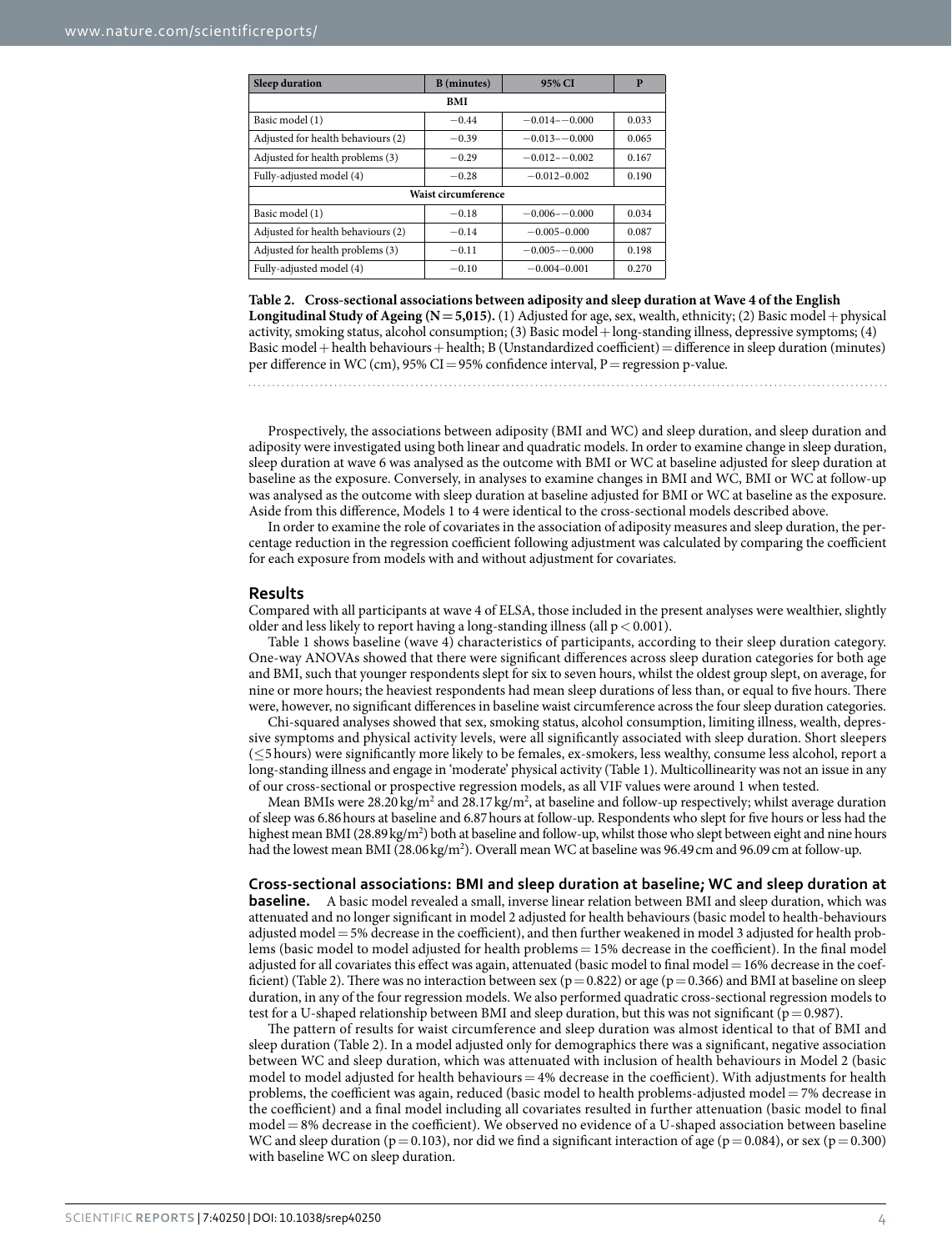<span id="page-4-0"></span>

| <b>Sleep duration</b>              | <b>B</b> (minutes) | 95% CI            | P     |  |  |  |
|------------------------------------|--------------------|-------------------|-------|--|--|--|
| <b>BMI</b>                         |                    |                   |       |  |  |  |
| Basic model (1)                    | $-0.48$            | $-0.014 - 0.003$  | 0.004 |  |  |  |
| Adjusted for health behaviours (2) | $-0.48$            | $-0.014 - -0.003$ | 0.004 |  |  |  |
| Adjusted for health problems (3)   | $-0.48$            | $-0.013 - 0.002$  | 0.012 |  |  |  |
| Fully-adjusted model (4)           | $-0.42$            | $-0.013 - 0.002$  | 0.013 |  |  |  |
| <b>Waist circumference</b>         |                    |                   |       |  |  |  |
| Basic model (1)                    | $-0.18$            | $-0.006 - 0.000$  | 0.005 |  |  |  |
| Adjusted for health behaviours (2) | $-0.18$            | $-0.006 - 0.000$  | 0.007 |  |  |  |
| Adjusted for health problems (3)   | $-0.18$            | $-0.005 - 0.000$  | 0.015 |  |  |  |
| Fully-adjusted model (4)           | $-0.18$            | $-0.005 - 0.000$  | 0.016 |  |  |  |

**Table 3. Prospective associations between adiposity at wave 4 and sleep duration at wave 6 of the English Longitudinal Study of Ageing (N=5,015).** (1) Adjusted for age, sex, wealth, ethnicity and baseline sleep duration; (2) Basic model+physical activity, smoking status, alcohol consumption, baseline sleep duration; (3) Basic model+long-standing illness, depressive symptoms, baseline sleep duration; (4) Basic model+physical activity, smoking status, alcohol consumption, long-standing illness, depressive symptoms, baseline sleep duration; B (Unstandardized coefficient) = change in sleep duration (minutes) per unit change in BMI (kg/m<sup>2</sup>) or WC (cm), 95% CI=95% confidence interval,  $P=$  regression p-value.

#### **Prospective associations I: BMI and changes in sleep duration; WC and changes in sleep duration.**

The first set of prospective analyses performed had baseline BMI as the exposure and follow-up sleep duration as the outcome, the results of which are shown in [Table 3.](#page-4-0) Model 1 revealed a negative association between baseline BMI and follow-up sleep duration, such that a higher BMI was associated with increasingly shorter sleep at wave 6. In Model 4, the longitudinal association between BMI and sleep duration was only slightly attenuated (Model 1 to Model 4, 6% non-significant decrease in the coefficient,  $p > 0.05$ ). On average, the change in sleep duration from baseline to follow-up was −0.42 minutes per unit increase in BMI. A very similar pattern of associations was observed between WC and changes in sleep duration, such that for every centimetre increase in WC at baseline, sleep duration at follow up decreased, on average, by 0.18minutes. Although small, this effect remained significant after adjustment for all covariates in Model 4 and the coefficient was identical throughout the models ([Table 3](#page-4-0)). The mean change in sleep duration from baseline (6.867 hours) to follow-up (6.872 hours) was 0.005 hours (0.3 minutes), standard deviation =  $1.13$  hours (67.5 minutes).

There were no interactions between baseline age or sex with BMI and WC on follow-up sleep duration in any of the 4 models ( $p > 0.05$ ). There was no evidence of a quadratic association between baseline BMI or WC and follow-up sleep duration ( $p > 0.05$ ).

#### **Prospective associations II: Sleep duration and changes in BMI; sleep duration and changes in**

**WC.** Conversely, the longitudinal analyses presented in [Table 4](#page-5-0) revealed no significant associations between sleep duration and future BMI. Across all 4 models, there was no evidence of a linear association between sleep duration at baseline and BMI at 4-year follow-up. Nor was a U-shaped association observed (p > 0.05). Although age at baseline was strongly associated with BMI at follow-up  $[B = -0.020$  hours, (95% CI=  $-0.027$ ;  $-0.013$ ) *P*<0.001] after adjustment for BMI at baseline and all other covariates, there were no interactions between baseline age or sex with sleep duration on BMI at follow-up in any of the 4 models (all  $p > 0.05$ ). Similarly to sleep duration and changes in BMI, there was no significant association between sleep duration at baseline and changes in waist circumference ([Table 4\)](#page-5-0) in any of our 4 regression models (all  $p > 0.05$ ). There were also no significant interactions between age and baseline sleep duration, or sex and baseline sleep duration on follow-up WC, nor was there evidence of a quadratic association (all  $p > 0.05$ ).

#### **Discussion**

In this large, nationally representative study of older adults, findings suggest that cross-sectionally, while both BMI and WC are inversely associated with sleep duration, these relationships are largely accounted for by variations in health status and health behaviours. Prospectively, greater BMI and WC at baseline were associated with small decreases in sleep duration over a 4-year period, independently of adjustment for a variety of covariates. In contrast, sleep duration at baseline was not associated with changes in BMI or WC over the follow-up period.

When tested we found no statistically significant evidence of a cross-sectional U-shaped relationship between BMI and sleep duration. The findings of longest sleep duration in those with BMI between 18.5 and 24.9 kg/m2 agrees with previous research<sup>10[,11](#page-6-4)[,20](#page-6-12)[,33](#page-6-25)[,34](#page-7-0)</sup>. This may reflect reverse causation, as in older age groups long-standing illness is prevalent and may lead to weight loss. Our findings support this notion because adjustment for health problems attenuated observed associations. It is also important to note that, for example, the BMI and WC of a respondent with diabetes could be quite different from a respondent reporting cancer.

Our findings indicate that BMI and WC are not independently associated with sleep duration cross-sectionally, a result consistent with two earlier large-scale studies, which did not find an association between adiposity and sleep duration<sup>[18](#page-6-10),35</sup>. However, our results do not accord with recent evidence in favour of this cross-sectional relationship in older adult[s13](#page-6-6)[,15](#page-6-8)[,36.](#page-7-2) At least one of these studies, which found a significant association of BMI and WC with sleep duration in older adults made no adjustment for physical long-standing illness or socioeconomic position in their analysis<sup>[15](#page-6-8)</sup>, which could in part explain the discrepancy between our findings and theirs. These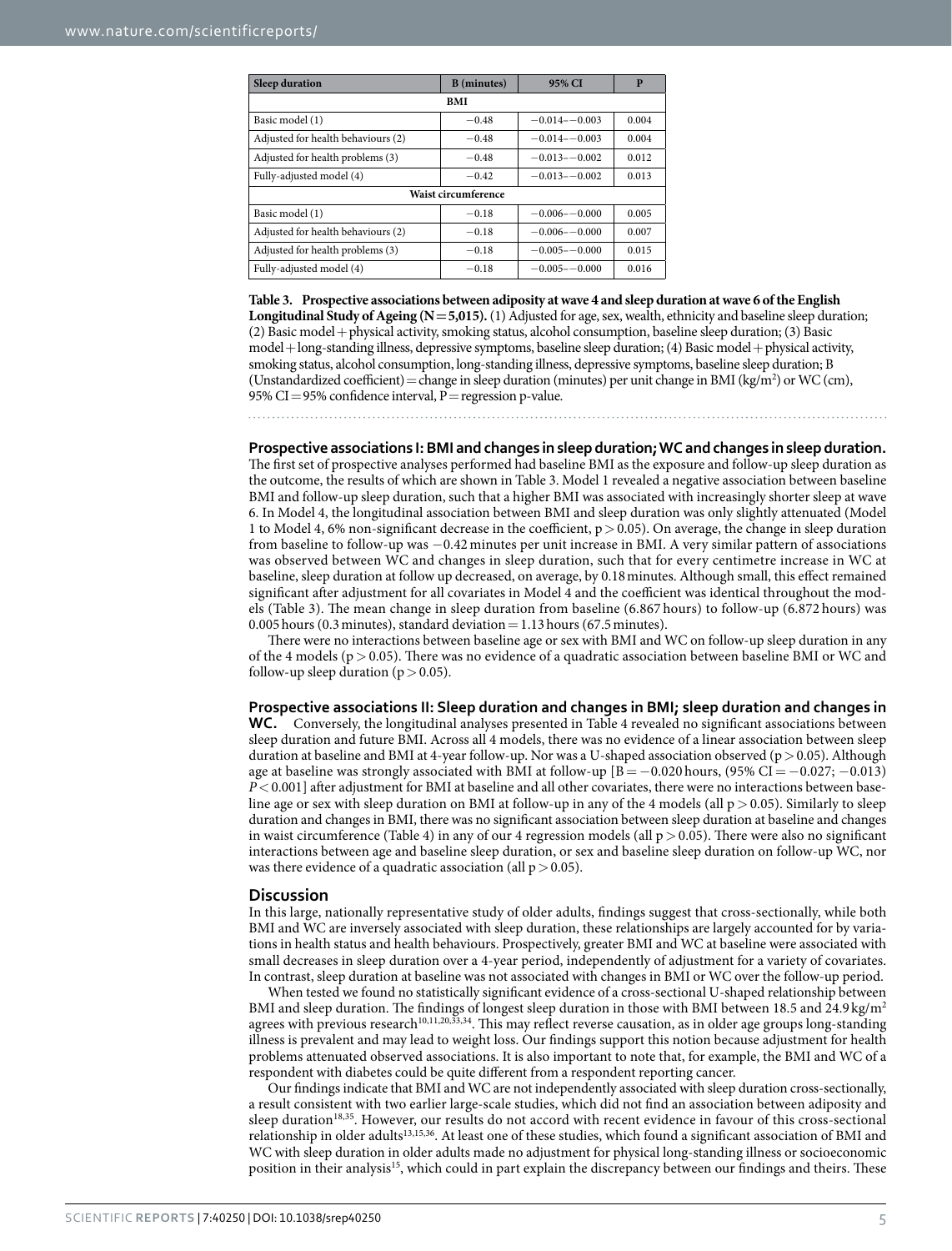<span id="page-5-0"></span>

| <b>Sleep duration</b>              |                        |                  |       |  |  |  |  |
|------------------------------------|------------------------|------------------|-------|--|--|--|--|
| <b>BMI</b>                         | B (kg/m <sup>2</sup> ) | 95% CI           | P     |  |  |  |  |
| Basic model (1)                    | 0.005                  | $-0.046 - 0.046$ | 0.997 |  |  |  |  |
| Adjusted for health behaviours (2) | 0.042                  | $-0.045 - 0.047$ | 0.977 |  |  |  |  |
| Adjusted for health problems (3)   | 0.11                   | $-0.044 - 0.048$ | 0.938 |  |  |  |  |
| Fully-adjusted model (4)           | 0.12                   | $-0.044 - 0.048$ | 0.928 |  |  |  |  |
| Waist circumference                | $B$ (cm)               | 95% CI           | P     |  |  |  |  |
| Basic model (1)                    | $-0.06$                | $-0.195 - 0.082$ | 0.426 |  |  |  |  |
| Adjusted for health behaviours (2) | $-0.05$                | $-0.189 - 0.089$ | 0.480 |  |  |  |  |
| Adjusted for health problems (3)   | $-0.06$                | $-0.197 - 0.082$ | 0.416 |  |  |  |  |
| Fully-adjusted model (4)           | $-0.05$                | $-0.194 - 0.085$ | 0.447 |  |  |  |  |

**Table 4. Prospective associations between sleep duration at Wave 4 and adiposity at Wave 6 of the English Longitudinal Study of Ageing (N=5,015).** (1) Adjusted for age, sex, wealth and baseline BMI or WC; (2) adjusted for age, sex, physical activity, smoking status, alcohol consumption, baseline BMI or WC; (3) adjusted for age, sex, long-standing illness, depressive symptoms, baseline BMI or WC; (4) adjusted for age, sex, wealth, physical activity, smoking status, alcohol consumption, long-standing illness, depressive symptoms, baseline BMI or WC; B (Unstandardized coefficient) = change in BMI (kg/m<sup>2</sup>) or WC (cm) per change in sleep duration (minutes), 95% CI = 95% confidence interval, P = regression p-value.

authors also used a measure of self-reported sleep duration by which respondents were only asked to report how many hours they had slept on the two nights prior to the interview<sup>15</sup> rather than the more general sleep duration question in ELSA which asked about the number of hours sleep on an average weeknight.

The richness of the available dataset enabled analyses that accounted for a number of factors, including wealth, illness and depressive symptoms, and health behaviours. Associations apparent in our data concur with several reports that associations exist between disadvantaged socioeconomic position and sleep duration<sup>37-41</sup>, and depression and sleep duration<sup>42,43</sup>. There is also evidence for an association between socioeconomic position and obesity<sup>44,45</sup>, as well as BMI and depression<sup>[46](#page-7-8)</sup>. Thus, in future it would be of interest to further explore the interrelationship between BMI, these measures and sleep duration, particularly depression which is closely related to sleep behaviours, using measures taken at several time points.

Longitudinal analyses of adiposity at baseline with sleep duration at follow-up revealed a negative association, such that higher BMI and WC were associated with decreased length of sleep. However, in ELSA there was no evidence of an association between sleep duration and change in BMI from baseline to follow-up, nor between baseline sleep duration and change in WC at follow-up.

Finding that measures of adiposity and sleep duration were associated in a prospective analysis accords with previous research, which found evidence of a trend – albeit not statistically significant – for an association between average changes in weight gain and average change rates in sleep duration<sup>[16,](#page-6-9)18</sup>. The present study found that both BMI and WC were associated with future sleep duration in a sample whose average age was 65 years. This result is in line with a study in younger adults, which suggests the association between adiposity and changes in sleep duration was stronger than the opposite relationship, which examined sleep duration and changes in adiposity<sup>[16](#page-6-9)</sup>.

One plausible explanation for the prospective associations of adiposity measures and sleep duration in older adults could be obstructive sleep apnoea (OSA), a condition that causes the airways to collapse or become blocked whilst sleeping and is markedly prevalent in obese adults<sup>47</sup>. Older people with higher BMIs and/or waist circumferences may have a higher percentage of visceral fat than their leaner counterparts, which has been found to be a significant risk factor for  $OSA^{47,48}$  $OSA^{47,48}$  $OSA^{47,48}$  $OSA^{47,48}$  $OSA^{47,48}$ . Therefore they may develop OSA, which could subsequently affect their sleep duration. Evidence suggests that when objectively measuring sleep duration, very short sleep (mean duration of 3 hours) is associated with greater OSA severity<sup>49</sup>, which could also be applicable to self-reported sleep duration. Another recent study found self-reported short sleep duration and OSA to be independently associated with visceral obesity, in adults aged between forty and sixty-nine years<sup>50</sup>.

Both body mass index and waist circumference remained associated with change in sleep independently of a wide range of covariates, including health and health behaviours. However, we cannot discount the possibility of residual confounding, as it was not possible to examine all other factors that might explain the observed association between adiposity and sleep duration.

Our observation that sleep duration was not associated with change in BMI or WC specifically in older adults, accords with som[e22](#page-6-14)[,51,](#page-7-13) but not all previous reports[13](#page-6-6). One potential explanation for this may relate to the stability of BMI, as neither average BMI or WC changed greatly in 4 years. Further follow-up of the participants may reveal associations not yet apparent. Secondly, it is suggested that the magnitude of the association between sleep duration and changes in adiposity measures declines with age $14,16,52$  $14,16,52$  $14,16,52$  $14,16,52$  $14,16,52$ . This may explain why the results presented here, where mean age is 65, and in other studies such as Whitehall  $II^{22}$  are null. Thus, these data suggest that obesity may be a target to ameliorate co-morbidities that occur due to poor sleep, but that sleep duration is not a target to prevent obesity in older age groups.

Our study has a number of strengths. The longitudinal design of ELSA enabled us to investigate the bidirectional association between two measures of adiposity (BMI, WC) and sleep duration within the same population. The sample size was sufficient to observe an association between BMI and WC, and change in sleep duration.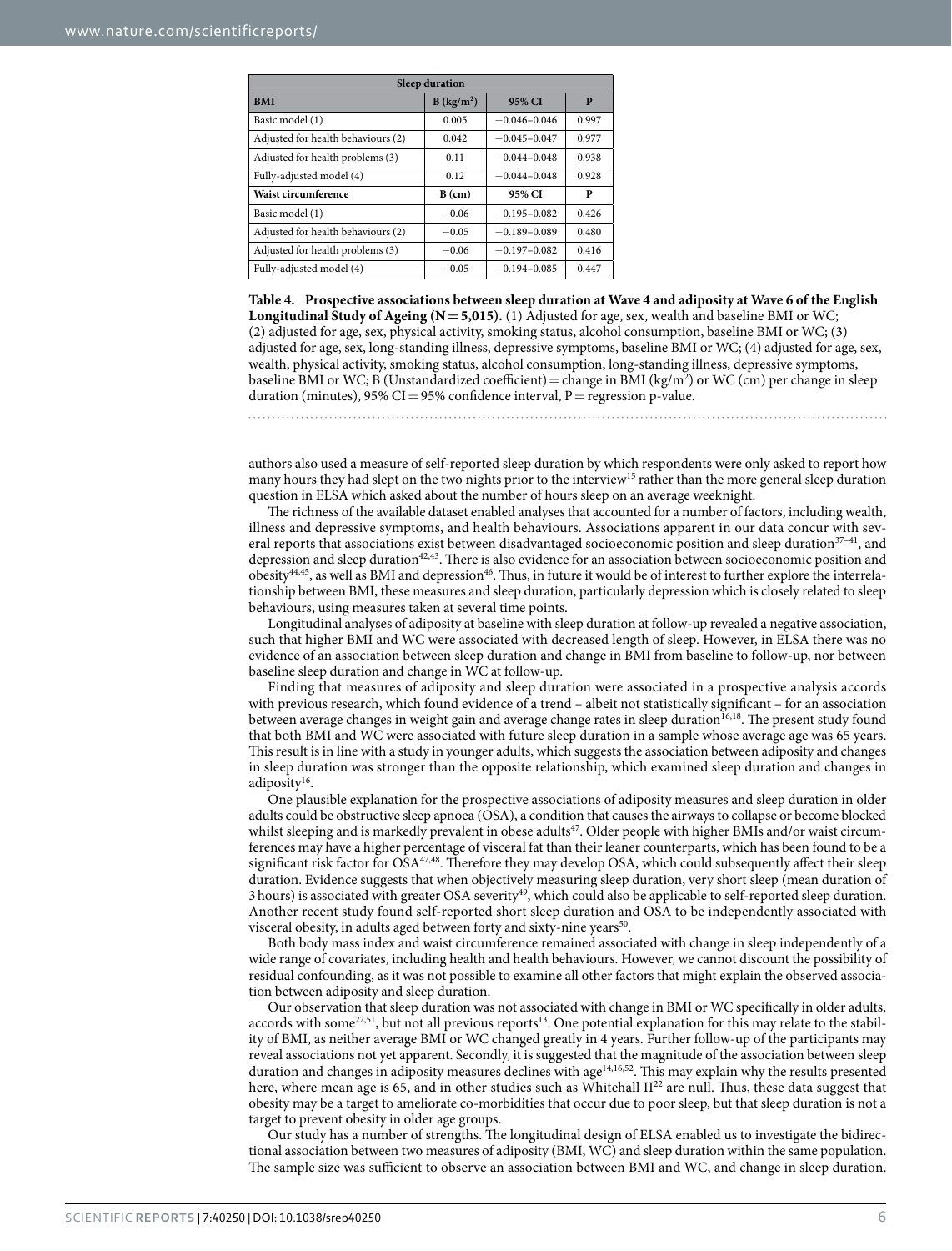However, we failed to observe an association between sleep duration and change in adiposity measures, indicating that this association is likely to be weak in comparison. Also, BMI and WC were measured by a nurse, rather than self-reported, unlike some earlier studies in this area<sup>33,53</sup>. A further strength is that ELSA is broadly representative of the English population aged 50 years and older<sup>29</sup>.

Sleep duration was, however, self-reported which may be prone to error and bias<sup>54</sup>. Data were only available from waves 4 and 6 of ELSA; hence there were only four years between baseline and follow-up, which may have contributed to the trivial change we observed in sleep duration. This could perhaps be related to findings that usual sleep parameters do not significantly change in adults after the age of sixty<sup>[55](#page-7-17)</sup>. We were also unable to examine potential mediators of the prospective association between adiposity measures and sleep duration. For example, respondents might sleep poorly due to their own or their partner's snoring or other symptoms of sleep apnoea, as mentioned above. Additionally, information on daytime napping or shift work was not available, which is particularly pertinent in older adults.

In conclusion, we found that in older adults, BMI and waist circumference were associated with change in sleep duration from baseline to follow-up, rather than *vice versa*. This is important so that interventions can be targeted appropriately in older adults.

#### **References**

- <span id="page-6-0"></span>1. Frayling, T. M. *et al.* A common variant in the FTO gene is associated with body mass index and predisposes to childhood and adult obesity. *Science* **316,** 889–94 (2007).
- 2. Youngson, N. A. & Morris, M. J. What obesity research tells us about epigenetic mechanisms. *Philos. Transl. R. Soc. London. Ser. B, Biol. Sci*. **368** (2013).
- 3. Vimaleswaran, K. S. *et al.* Causal relationship between obesity and vitamin D status: bi-directional Mendelian randomization analysis of multiple cohorts. *PLoS Med.* **10,** e1001383 (2013).
- <span id="page-6-1"></span>4. Lawlor, D. a. *et al.* Using genetic loci to understand the relationship between adiposity and psychological distress: a Mendelian Randomization study in the Copenhagen General Population Study of 53,221 adults. *J. Intern. Med*. **269,** 525–37 (2011).
- 5. Roberts, R. E., Deleger, S., Strawbridge, W. J. & Kaplan, G. a. Prospective association between obesity and depression: evidence from the Alameda County Study. *Int. J. Obes. Relat. Metab. Disord*. **27,** 514–21 (2003).
- 6. Luppino, F. S., de Wit, L. M., Bouvy, P. F., Stijnen, T., Cuipers, P., Penninx, B. W. J. H. & Zitman, F. G. Overweight, Obesity, and Depression A Systematic Review and Meta-analysis of Longitudinal Studies. *Arch. Gen. Psychiatry* **67,** 220–229 (2010).
- 7. Hung, C.-F. *et al.* Relationship between obesity and the risk of clinically significant depression: Mendelian randomisation study. *Br. J. Psychiatry* **205,** 24–8 (2014).
- 8. Kivimäki, M. *et al.* Association between common mental disorder and obesity over the adult life course. *Br. J. Psychiatry* **195,** 149–55 (2009).
- <span id="page-6-2"></span>9. Cappuccio, F. P., D'Elia, L., Strazzullo, P. & Miller, M. A. Sleep duration and all-cause mortality: a systematic review and metaanalysis of prospective studies. *Sleep* **33,** 585–92 (2010).
- <span id="page-6-3"></span>10. Cappuccio, F. P. *et al.* Meta-analysis of short sleep duration and obesity in children and adults. *Sleep* **31,** 619–26 (2008).
- <span id="page-6-5"></span><span id="page-6-4"></span>11. Patel, S. R. & Hu, F. B. Short sleep duration and weight gain: a systematic review. *Obesity (Silver Spring)*. **16,** 643–53 (2008).
- 12. Chaput, J.-P., Després, J.-P., Bouchard, C. & Tremblay, A. The association between sleep duration and weight gain in adults: a 6-year prospective study from the Quebec Family Study. *Sleep* **31,** 517–23 (2008).
- <span id="page-6-6"></span>13. López-García, E. *et al.* Sleep duration, general and abdominal obesity, and weight change among the older adult population of Spain. *Am. J. Clin. Nutr.* **87,** 310–6 (2008).
- <span id="page-6-7"></span>14. Nielsen, L. S., Danielsen, K. V. & Sørensen, T. I. A. Short sleep duration as a possible cause of obesity: critical analysis of the epidemiological evidence. *Obes. Rev*. **12,** 78–92 (2011).
- <span id="page-6-8"></span>15. Gildner, T. E., Liebert, M. A., Kowal, P., Chatterji, S. & Josh Snodgrass, J. Sleep duration, sleep quality, and obesity risk among older adults from six middle-income countries: findings from the study on global AGEing and adult health (SAGE). *Am. J. Hum. Biol.* **26,** 803–12 (2014).
- <span id="page-6-9"></span>16. Hasler, G. *et al.* The association between short sleep duration and obesity in young adults: a 13-year prospective study. *Sleep* **27,** 661–6 (2004).
- 17. Dashti, H. S. *et al.* Habitual sleep duration is associated with BMI and macronutrient intake and may be modified by CLOCK genetic variants. *Am. J. Clin. Nutr.* **101,** 135–43 (2015).
- <span id="page-6-10"></span>18. Gangwisch, J. E., Malaspina, D., Boden-Albala, B. & Heymsfield, S. B. Inadequate sleep as a risk factor for obesity: analyses of the NHANES I. *Sleep* **28,** 1289–96 (2005).
- <span id="page-6-11"></span>19. Patel, S. R., Malhotra, A., White, D. P., Gottlieb, D. J. & Hu, F. B. Association between Reduced Sleep and Weight Gain in Women. *Am. J. Epidemiol.* **164,** 947–954 (2006).
- <span id="page-6-12"></span>20. Lauderdale, D. S. *et al.* Cross-sectional and longitudinal associations between objectively measured sleep duration and body mass index: the CARDIA Sleep Study. *Am. J. Epidemiol.* **170,** 805–13 (2009).
- <span id="page-6-13"></span>21. Nishiura, C. & Hashimoto, H. Sleep duration and weight gain: reconsideration by panel data analysis. *J. Epidemiol.* 404–409 (2014).
- <span id="page-6-14"></span>22. Stranges, S. *et al.* Cross-sectional versus prospective associations of sleep duration with changes in relative weight and body fat distribution: the Whitehall II Study. *Am. J. Epidemiol.* **167,** 321–9 (2008).
- <span id="page-6-15"></span>23. Vgontzas, A. N., Bixler, E. O. & Basta, M. Obesity and sleep: a bidirectional association? *Sleep* **33,** 573–574 (2010).
- <span id="page-6-17"></span><span id="page-6-16"></span>24. Rothman, K. J., Greenland, S. & Lash, T. L. *Modern Epidemiology*. (Lippincott Williams & Wilkins, 2008).
- 25. Frankenfield, D. C., Rowe, W. A., Cooney, R. N., Smith, J. S. & Becker, D. Limits of body mass index to detect obesity and predict body composition. *Nutrition* **17,** 26–30 (2001).
- <span id="page-6-18"></span>26. Mezick, E. J., Wing, R. R. & McCaffery, J. M. Associations of self-reported and actigraphy-assessed sleep characteristics with body mass index and waist circumference in adults: Moderation by gender. *Sleep Med.* 64–70, doi: 10.1016/j.slee (2014).
- <span id="page-6-19"></span>27. Ogilvie, R. P. *et al.* Actigraphy Measured Sleep Indices and Adiposity: The Multi-Ethnic Study of Atherosclerosis (MESA). *Sleep* **39,** 1701–1708 (2016).
- <span id="page-6-20"></span>28. Kowall, B. *et al.* Associations between sleep characteristics and weight gain in an older population: results of the Heinz Nixdorf Recall Study. *Nutr. Diabetes* **6,** e225 (2016).
- <span id="page-6-21"></span>29. Steptoe, A., Breeze, E., Banks, J. & Nazroo, J. Cohort profile: the English longitudinal study of ageing. *Int. J. Epidemiol*. **42,** 1640–8 (2013).
- <span id="page-6-23"></span><span id="page-6-22"></span>30. Pollack, C. E. *et al.* Should health studies measure wealth? A systematic review. *Am. J. Prev. Med.* **33,** 250–64 (2007).
- 31. White, J. *et al.* Duration of depressive symptoms and mortality risk: the English Longitudinal Study of Ageing (ELSA). *Br. J. Psychiatry* **208,** 337–42 (2016).
- <span id="page-6-25"></span><span id="page-6-24"></span>32. Hair, J. F. Jr., Anderson, R. E., Tatham, R. L. & Black, W. C. *Multivariate Data Analysis*. (New York: Macmillan, 1995).
- 33. Watson, N. F., Buchwald, D., Vitiello, M. V., Noonan, C. & Goldberg, J. A Twin Study of Sleep Duration and Body Mass Index. *J. Clin. SLEEP Med.* **6,** 11–17 (2010).